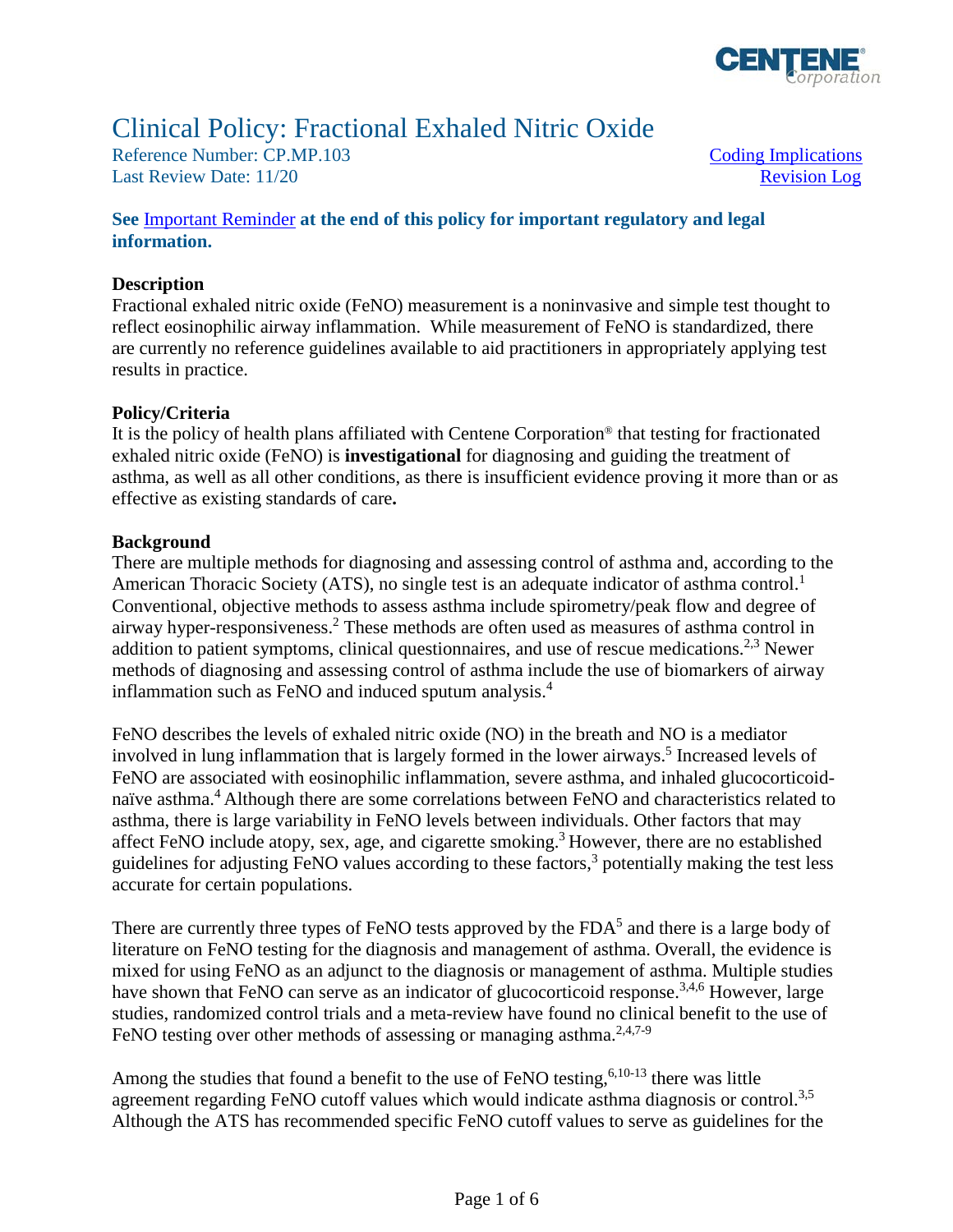

# **CLINICAL POLICY Fractional Exhaled Nitric Oxide**

diagnosis and treatment of asthma,<sup>14</sup> these standardized values have not been consistently used in the research to date on FeNO testing.3-5 An additional drawback to FeNO testing for the diagnosis or management of asthma is that it is most indicative of inflammation caused by eosinophils, which characterizes only one subtype of asthma.<sup>4</sup>

A 2016 Cochrane Review evaluating the use of FeNO in guiding treatment for adults with asthma concluded that, while management guided by FeNO levels results in reduced exacerbations, it cannot be advocated universally since it does not affect day-to-day clinical symptoms, end-of-study FeNO levels, or inhaled corticosteroid dose.<sup>15</sup> Furthermore, a systematic review and meta-analysis evaluating the diagnostic accuracy of FeNO in asthmatic children found that FeNO has only moderate diagnostic performance.16

A recent meta-analysis of pooled randomized controlled trial (RCT) data by Fielding, et al. concluded that the role of repeated FeNO measurements in predicting asthma outcomes in children is uncertain, as large changes in FeNO were associated with small changes in the risk of asthma exacerbation and indicators of asthma control.<sup>23</sup> A different meta-analysis by Fielding, et al. of the same seven pooled RCTs suggested that asthma treatment guided by FeNO may improve outcomes in non-obese children not treated with leukotriene receptor antagonists.24 However, the treatment protocols in the included RCTs varied in their management protocols based on FeNO levels, and included only data from trials that found positive results from FeNO management.

Given the equivocal results of research on the accuracy and usefulness of FeNO testing for the diagnosis and management of asthma, the lack of standardized cutoff values, and the need for further study, FeNO testing for the diagnosis and/or management of asthma is considered experimental, investigational, or unproven.

# <span id="page-1-0"></span>**Coding Implications**

This clinical policy references Current Procedural Terminology (CPT®). CPT® is a registered trademark of the American Medical Association. All CPT codes and descriptions are copyrighted 2020, American Medical Association. All rights reserved. CPT codes and CPT descriptions are from the current manuals and those included herein are not intended to be all-inclusive and are included for informational purposes only. Codes referenced in this clinical policy are for informational purposes only. Inclusion or exclusion of any codes does not guarantee coverage. Providers should reference the most up-to-date sources of professional coding guidance prior to the submission of claims for reimbursement of covered services.

| $CPT^{\circledR}$<br><b>Codes</b> | <b>Description</b>                     |
|-----------------------------------|----------------------------------------|
| 95012                             | Nitric Oxide expired gas determination |

| <b>ICD-10-CM Diagnosis Codes that Support Coverage Criteria</b> |                    |  |  |  |
|-----------------------------------------------------------------|--------------------|--|--|--|
| <b>ICD-10-</b>                                                  | <b>Description</b> |  |  |  |
| <b>CM Code</b>                                                  |                    |  |  |  |
| N/A                                                             |                    |  |  |  |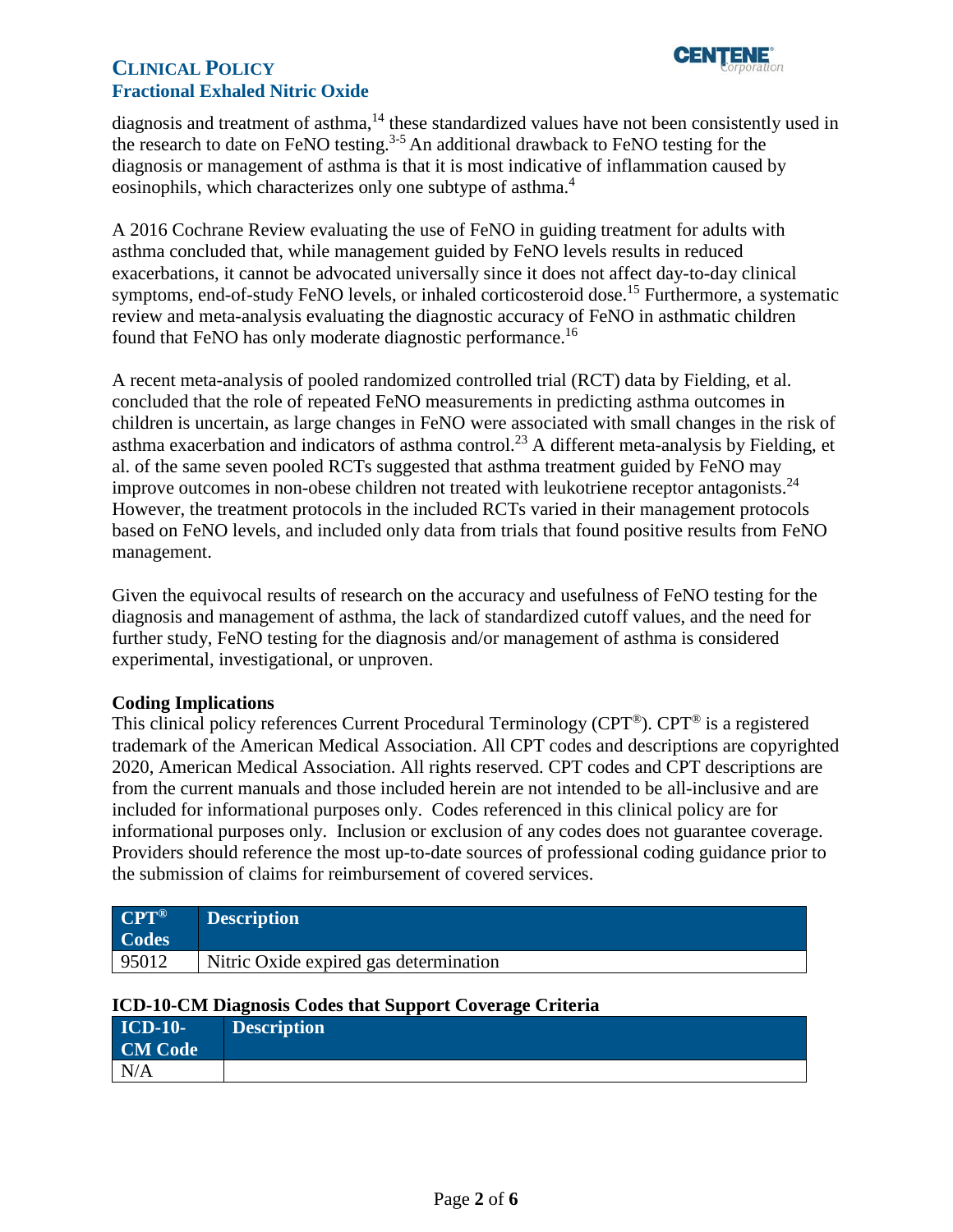

<span id="page-2-0"></span>

| <b>Reviews, Revisions, and Approvals</b>                                 | <b>Date</b> | <b>Approval</b> |
|--------------------------------------------------------------------------|-------------|-----------------|
|                                                                          |             | <b>Date</b>     |
| Policy created                                                           | 12/15       | 01/16           |
| Changed FeNO to investigational from not medically necessary. References |             | 01/17           |
| reviewed and updated, along with background information.                 |             |                 |
| References reviewed and updated.                                         |             | 01/18           |
| References reviewed and updated.                                         |             | 12/18           |
| References reviewed and updated.                                         |             | 11/19           |
| Added that testing FeNO is investigational for all other conditions, in  |             | 12/19           |
| addition to asthma, with supporting sources.                             |             |                 |
| Background updated. Replaced all instances of "member" with              |             | 11/20           |
| "member/enrollee." References reviewed and updated.                      |             |                 |

# **References**

- 1. Reddel HK, Taylor DR, Bateman ED, et al. An official American Thoracic Society/European Respiratory Society statement: asthma control and exacerbations; standardizing endpoints for clinical asthma trials and clinical practice. *Am J Respir Crit Care* Med. 2009; 180: 602-615. doi: 10.1164/rccm.200801-060ST
- 2. Petsky HL, Cates CJ, Lasserson TJ, et al. A systematic review and meta-analysis: tailoring asthma treatment on eosinophilic markers (exhaled nitric oxide or sputum eosinophils). *Thorax.* 2012; 67: 199-208. doi:10.1136/thx.2010.135574
- 3. Dweik RA. Exhaled nitric oxide analysis and applications. UpToDate. Barnes PJ (Ed.). Accessed Nov. 12, 2020.
- 4. Wadsworth SJ, Sin DD, Dorscheid DR. Clinical update on the use of biomarkers of airway inflammation in the management of asthma. *J Asthma Allergy.* 2011; 4: 77-86. http://dx.doi.org/10.2147/JAA.S15081
- 5. Hayes Medical Technology Directory: Nitric oxide breath analysis for the diagnosis of asthma. Hayes. Published Oct. 6, 2016. Reviewed Jan. 2, 2020.
- 6. Hayes Medical Technology Directory: Nitric oxide breath analysis for the management of asthma. Hayes. Published September 29, 2016. Reviewed Dec. 23, 2020.
- 7. Donohue JF, Jain N. Exhaled nitric oxide to predict corticosteroid responsiveness and reduce asthma exacerbation rates. *Respiratory Med.* 2013; 107: 943-952.
- 8. Calhoun WJ, Ameredes BT, King TS, et al. Comparison of physician-, biomarker-, and symptom-based strategies for adjustment of inhaled corticosteroid therapy in adults with asthma: the BASALT randomized controlled trial. *JAMA.* 2012; 10; 987-997. doi: 10.1001/2012.jama.10893
- 9. Szefler SJ, Mitchell H, Sorkness CA, et al. Adding exhaled nitric oxide to guideline-based asthma treatment in inner-city adolescents and young adults: a randomized controlled trial. *Lancet*. 2008; 372(9643): 1065-1072. doi: 10.1016/S0140-6736(08)61448-8
- 10. Shaw DE, Berry MA, Thomas M, et al. The use of exhaled nitric oxide to guide asthma management. *Am J Respir Crit Care Med.* 2007; 176(3): 231-237. doi: 10.1164/rccm.200610-1427OC
- 11. Sippel JM, Holden WE, Tilles SA, et al. Exhaled nitric oxide levels correlate with measures of disease control in asthma. *J Allergy Clin Immunol.* 2000; 106: 645-50. doi:10.1067/mai.2000.109618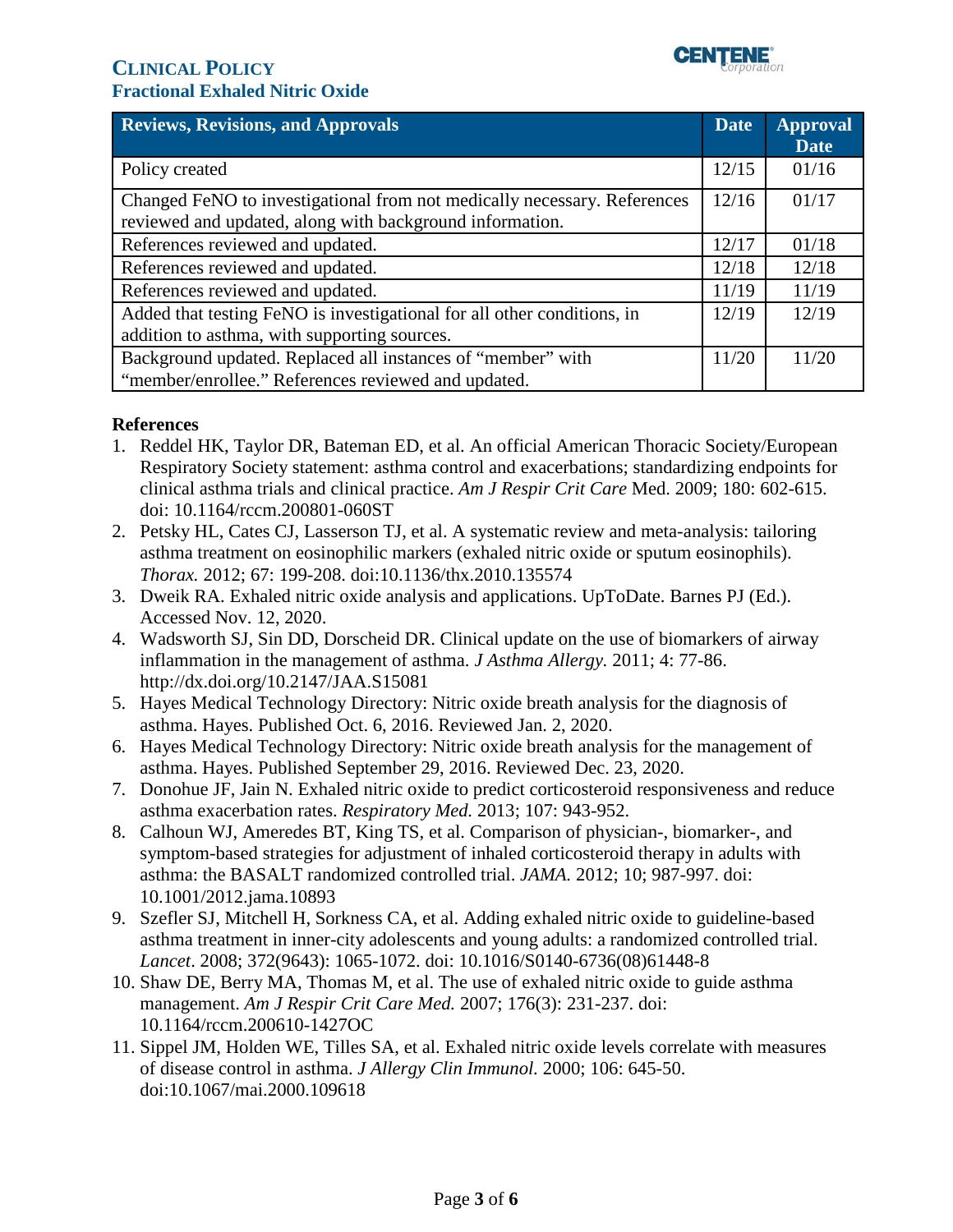# **CLINICAL POLICY** *l***<sub>corporation</sub> Fractional Exhaled Nitric Oxide**



- 12. Dupont LJ, Demedts MG, Verleden M. Prospective evaluation of the validity of exhaled nitric oxide for the diagnosis of asthma. *Chest.* 2003; 123(3): 751-756. doi:10.1378/chest.123.3.751
- 13. Smith AD, Cowan JO, Filsell S, et al. Diagnosing asthma comparisons between exhaled nitric oxide measurements and conventional tests. *Am J Respir Crit Care Med*. 2004; 169: 473-478. doi: 10.1164/rccm.200310-1376OC
- 14. Powell H, Murphy VE, Taylor DR, et al. Management of asthma in pregnancy guided by measurement of fraction of exhaled nitric oxide: a double-blind, randomised controlled trial. Lancet. 2011; 378(9795): 983-990. http://dx.doi.org/10.1016/S0140-6736(11)60971-9.
- 15. Dweik RA, Boggs RB, Erzurum SC, et al. An official ATS clinical practice guideline: Interpretation of exhaled nitric oxide levels (FeNO) for clinical applications. *Am J Respir Crit Care Med.* 2011; 184: 602-615. doi: 10.1164/rccm.912011ST
- 16. Petsky HL, Kew KM, Turner C, Change AB. Exhaled nitric oxide levels to guide treatment for adults with asthma. Cochrane Database Syst Rev. 2016 Sep 1;9: CD011440.
- 17. Tang S, Xie Y, Yuan C, Sun X, Cui Y. Fractional exhaled nitric oxide for diagnosis of childhood asthma: a systematic review and meta-analysis. Clin Rev Allergy Immunol. 2016 Jul 21.
- 18. Global Initiative for Asthma. 2020 GINA Report, Global Strategy for Asthma Management and Prevention. Accessed 11/12/20.
- 19. Global Initiative for Chronic Obstructive Lung Disease. 2020 Report, Pocket guide to COPD diagnosis, management and prevention: a guide for health care professionals. Accessed 11/12/20.
- 20. Qaseem A, et al. Diagnosis and management of stable chronic obstructive pulmonary disease: a clinical practice guideline update from the American College of Physicians, American College of Chest Physicians, American Thoracic Society, and European Respiratory Society. Ann Intern Med. 2011 Aug 2;155(3):179-91.
- 21. Horváth I, Barnes PJ, Loukides S, et al. A European Respiratory Society technical standard: exhaled biomarkers in lung disease. Eur Respir J. 2017;49(4).
- 22. Barnes PJ, Dweik RA, Gelb AF, et al. Exhaled nitric oxide in pulmonary diseases: a comprehensive review. Chest. 2010 Sep;138(3):682-92.
- 23. Fielding S, Pijnenburg M, de Jongste J, et al. Change in FEV1 and Feno Measurements as Predictors of Future Asthma Outcomes in Children. Chest 155(2) p. 331-334. Feb 2019.
- 24. Fielding S, Jijnenburg M, de Jongste J, et al. Does treatment guided by exhaled nitric oxide fraction improve outcomes in subgroups of children with asthma? Eur. Resp. J 55(5). May 2020.

# <span id="page-3-0"></span>**Important reminder**

 information. The Health Plan makes no representations and accepts no liability with respect to the content of any external information used or relied upon in developing this clinical policy. This clinical policy is "Health Plan" means a health plan that has adopted this clinical policy and that is operated or This clinical policy has been developed by appropriately experienced and licensed health care professionals based on a review and consideration of currently available generally accepted standards of medical practice; peer-reviewed medical literature; government agency/program approval status; evidence-based guidelines and positions of leading national health professional organizations; views of physicians practicing in relevant clinical areas affected by this clinical policy; and other available clinical consistent with standards of medical practice current at the time that this clinical policy was approved.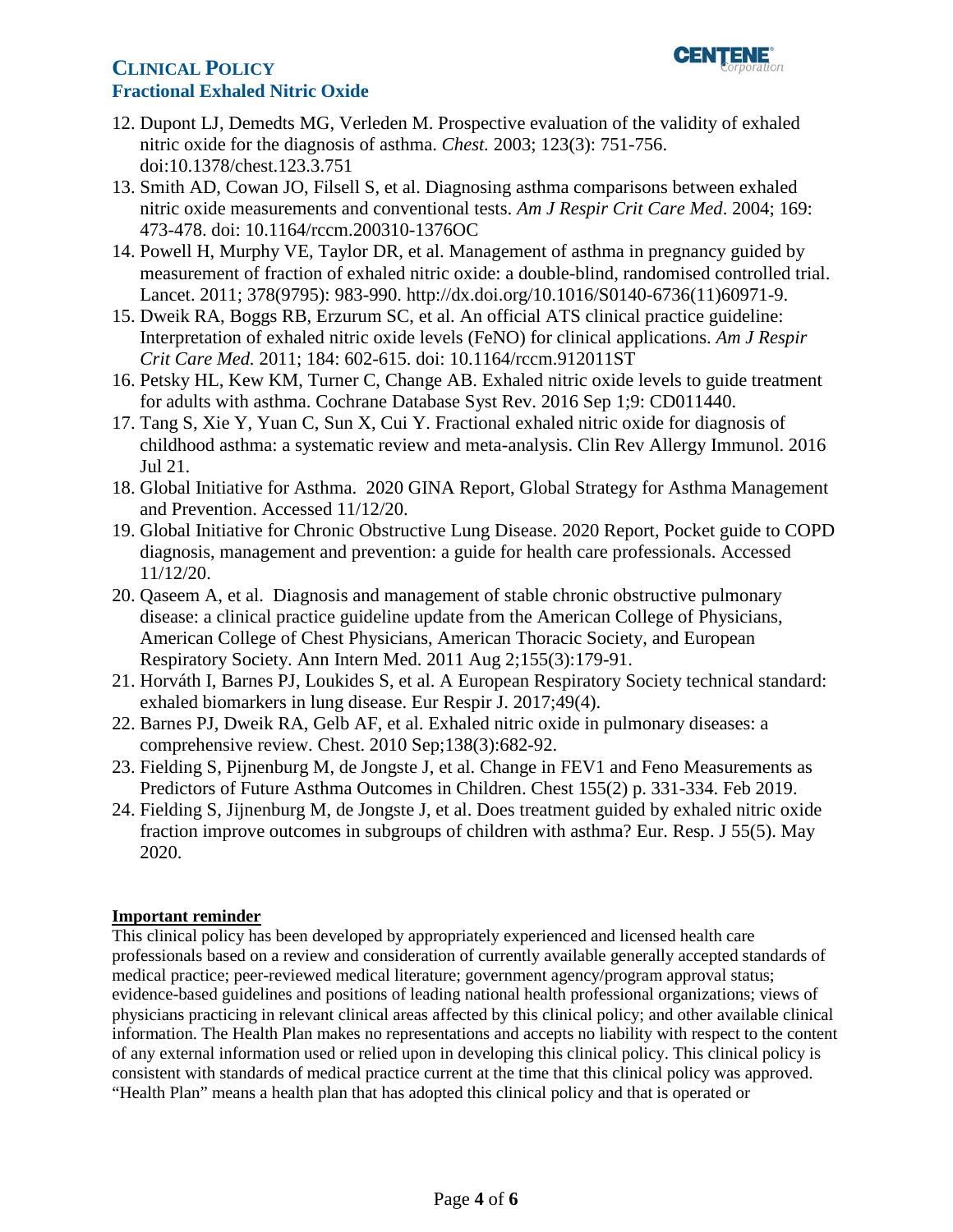# **CLINICAL POLICY** *l***<sub>corporation</sub> Fractional Exhaled Nitric Oxide**



 administered, in whole or in part, by Centene Management Company, LLC, or any of such health plan's affiliates, as applicable.

 The purpose of this clinical policy is to provide a guide to medical necessity, which is a component of the are subject to all terms, conditions, exclusions and limitations of the coverage documents (e.g., evidence requirements and applicable Health Plan-level administrative policies and procedures. guidelines used to assist in making coverage decisions and administering benefits. It does not constitute a contract or guarantee regarding payment or results. Coverage decisions and the administration of benefits of coverage, certificate of coverage, policy, contract of insurance, etc.), as well as to state and federal

 date of this clinical policy and any applicable legal or regulatory requirement, the requirements of law and regulation shall govern. The Health Plan retains the right to change, amend or withdraw this clinical This clinical policy is effective as of the date determined by the Health Plan. The date of posting may not be the effective date of this clinical policy. This clinical policy may be subject to applicable legal and regulatory requirements relating to provider notification. If there is a discrepancy between the effective policy, and additional clinical policies may be developed and adopted as needed, at any time.

 medical judgment in providing the most appropriate care, and are solely responsible for the medical advice and treatment of members/enrollees. This clinical policy is not intended to recommend treatment This clinical policy does not constitute medical advice, medical treatment or medical care. It is not intended to dictate to providers how to practice medicine. Providers are expected to exercise professional for members/enrollees. Members/enrollees should consult with their treating physician in connection with diagnosis and treatment decisions.

 Providers referred to in this clinical policy are independent contractors who exercise independent judgment and over whom the Health Plan has no control or right of control. Providers are not agents or employees of the Health Plan.

 This clinical policy is the property of the Health Plan. Unauthorized copying, use, and distribution of this claims for payment for such services. clinical policy or any information contained herein are strictly prohibited. Providers, members/enrollees and their representatives are bound to the terms and conditions expressed herein through the terms of their contracts. Where no such contract exists, providers, members/enrollees and their representatives agree to be bound by such terms and conditions by providing services to members/enrollees and/or submitting

 refer to the state Medicaid manual for any coverage provisions pertaining to this clinical policy. **Note: For Medicaid members/enrollees**, when state Medicaid coverage provisions conflict with the coverage provisions in this clinical policy, state Medicaid coverage provisions take precedence. Please

**Note: For Medicare members/enrollees,** to ensure consistency with the Medicare National Coverage Determinations (NCD) and Local Coverage Determinations (LCD), all applicable NCDs, LCDs, and Medicare Coverage Articles should be reviewed prior to applying the criteria set forth in this clinical policy. Refer to the CMS website a[t http://www.cms.gov](http://www.cms.gov/) for additional information.

©2016 Centene Corporation. All rights reserved. All materials are exclusively owned by Centene Corporation and are protected by United States copyright law and international copyright law. No part of this publication may be reproduced, copied, modified, distributed, displayed, stored in a retrieval system, transmitted in any form or by any means, or otherwise published without the prior written permission of Centene Corporation. You may not alter or remove any trademark, copyright or other notice contained herein. Centene<sup>®</sup> and Centene Corporation<sup>®</sup> are registered trademarks exclusively owned by Centene Corporation.